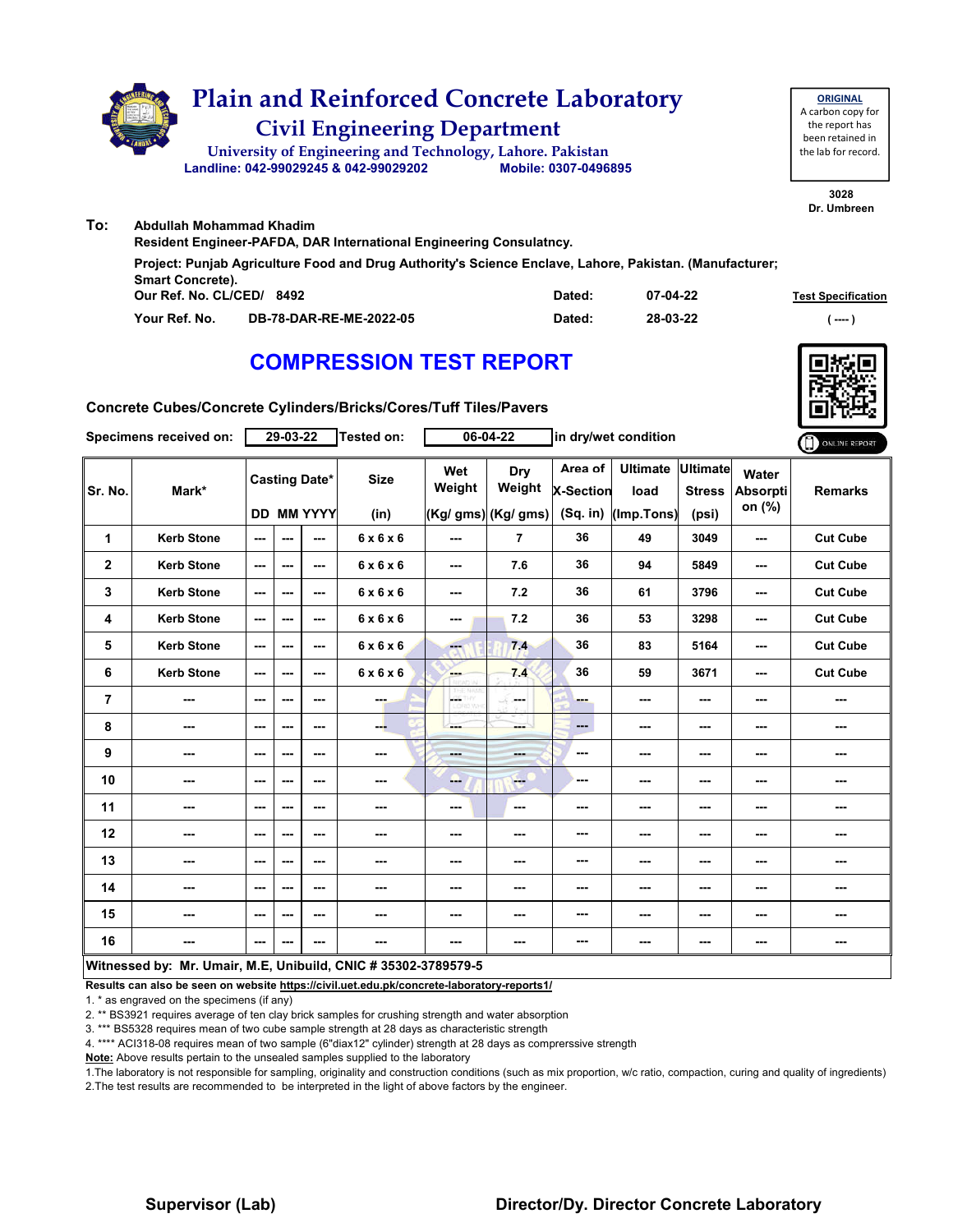|     | <b>Plain and Reinforced Concrete Laboratory</b><br><b>Civil Engineering Department</b><br>University of Engineering and Technology, Lahore. Pakistan<br>Landline: 042-99029245 & 042-99029202 | Mobile: 0307-0496895 |          | <b>ORIGINAL</b><br>A carbon copy for<br>the report has<br>been retained in<br>the lab for record. |
|-----|-----------------------------------------------------------------------------------------------------------------------------------------------------------------------------------------------|----------------------|----------|---------------------------------------------------------------------------------------------------|
| To: | <b>Rizwan Ali, Executive</b>                                                                                                                                                                  |                      |          | 3008<br>Dr. Agsa                                                                                  |
|     | <b>M/S Art Engineering Solutions.</b>                                                                                                                                                         |                      |          |                                                                                                   |
|     | Project: Sewerage Manhole and House Chambers Work Executed in Chinar Bagh Phase-II. (Nishat Ext.) 16-<br>Km Raiwind Road, Lahore.<br>Our Ref. No. CL/CED/ 8493                                | Dated:               | 07-04-22 |                                                                                                   |
|     |                                                                                                                                                                                               |                      |          | <b>Test Specification</b>                                                                         |

**Your Ref. No. ARTES/NE/SEW-MH/HC/BT-25322 Dated: ( ---- )**

**25-03-22**

# **COMPRESSION TEST REPORT**



**Concrete Cubes/Concrete Cylinders/Bricks/Cores/Tuff Tiles/Pavers**

|                      | Specimens received on: |         | 25-03-22                 |                                           | Tested on:                |                         | $07 - 04 - 22$                       | in dry/wet condition                    |                                       |                                           |                                    | ONLINE REPORT  |
|----------------------|------------------------|---------|--------------------------|-------------------------------------------|---------------------------|-------------------------|--------------------------------------|-----------------------------------------|---------------------------------------|-------------------------------------------|------------------------------------|----------------|
| Sr. No.              | Mark*                  |         |                          | <b>Casting Date*</b><br><b>DD MM YYYY</b> | <b>Size</b><br>(in)       | Wet<br>Weight           | Dry<br>Weight<br>(Kg/ gms) (Kg/ gms) | Area of<br><b>X-Section</b><br>(Sq. in) | <b>Ultimate</b><br>load<br>(Imp.Tons) | <b>Ultimate</b><br><b>Stress</b><br>(psi) | Water<br><b>Absorpti</b><br>on (%) | <b>Remarks</b> |
| 1                    | <b>RH</b>              | ---     | ---                      | ---                                       | $8.9 \times 4.2 \times 3$ | 3730                    | 3280                                 | 37.38                                   | 69                                    | 4135                                      | 13.72                              | ---            |
| $\mathbf 2$          | RH                     | $- - -$ | ---                      | $- - -$                                   | $8.9 \times 4.2 \times 3$ | 3845                    | 3425                                 | 37.38                                   | 57                                    | 3416                                      | 12.26                              | ---            |
| 3                    | <b>RH</b>              | $--$    | $--$                     | $--$                                      | $9 \times 4.2 \times 3$   | 3740                    | 3285                                 | 37.8                                    | 56                                    | 3319                                      | 13.85                              |                |
| 4                    | <b>RH</b>              | ---     | ---                      | ---                                       | $9 \times 4.3 \times 3$   | 3800                    | 3350                                 | 38.7                                    | 62                                    | 3589                                      | 13.43                              | ---            |
| 5                    | ---                    | ---     | ---                      | ---                                       | ---                       | $\overline{\mathbf{a}}$ | ---                                  | $\sim$                                  | ---                                   | ---                                       | ---                                | ---            |
| 6                    | ---                    | $--$    | ---                      | ---                                       | ---                       | <b>SHOP</b>             | ---                                  | ---                                     | ---                                   | ---                                       | ---                                | ---            |
| $\overline{7}$       | ---                    | $--$    | $--$                     | $--$                                      | ---                       | <b>GETHY</b>            | ---                                  | ---                                     | ---                                   | ---                                       | ---                                | ---            |
| 8                    | ---                    | ---     | ---                      | ---                                       | --                        | ---                     | ---                                  | $\qquad \qquad \cdots$                  | ---                                   | ---                                       |                                    | ---            |
| 9                    | ---                    | ---     | ---                      | $--$                                      | ---                       | ---                     | <b>START</b>                         | $\sim$ $\sim$                           | ---                                   | ---                                       |                                    | ---            |
| 10                   | ---                    | $--$    | ---                      | $--$                                      | ---                       | --                      | <b>Fee</b>                           | ---                                     | ---                                   | ---                                       |                                    | ---            |
| 11                   | ---                    | ---     | $\overline{\phantom{a}}$ | ---                                       | ---                       | $\sim$ $\sim$           | $\sim$                               | ---                                     | $\overline{\phantom{a}}$              | ---                                       | $\sim$                             | ---            |
| 12                   | ---                    | ---     | ---                      | ---                                       | ---                       | $--$                    | ---                                  | ---                                     | ---                                   | ---                                       | ---                                | ---            |
| 13                   | ---                    | ---     | ---                      | ---                                       | ---                       | ---                     | ---                                  | ---                                     | ---                                   | ---                                       | ---                                | ---            |
| 14                   | ---                    | ---     | $--$                     | $--$                                      | ---                       | $--$                    | ---                                  | $- - -$                                 | ---                                   | ---                                       | $\cdots$                           | ---            |
| 15                   | ---                    | $--$    | ---                      | ---                                       | ---                       | ---                     | ---                                  | ---                                     | ---                                   | ---                                       | ---                                | ---            |
| 16                   | ---                    | $--$    | ---                      | $--$                                      | ---                       | ---                     | ---                                  | ---                                     | ---                                   | ---                                       | $\sim$                             |                |
| <b>Witnessed by:</b> |                        |         |                          |                                           |                           |                         |                                      |                                         |                                       |                                           |                                    |                |

### **Witnessed by:**

**Results can also be seen on website https://civil.uet.edu.pk/concrete-laboratory-reports1/**

1. \* as engraved on the specimens (if any)

2. \*\* BS3921 requires average of ten clay brick samples for crushing strength and water absorption

3. \*\*\* BS5328 requires mean of two cube sample strength at 28 days as characteristic strength

4. \*\*\*\* ACI318-08 requires mean of two sample (6"diax12" cylinder) strength at 28 days as comprerssive strength

**Note:** Above results pertain to the unsealed samples supplied to the laboratory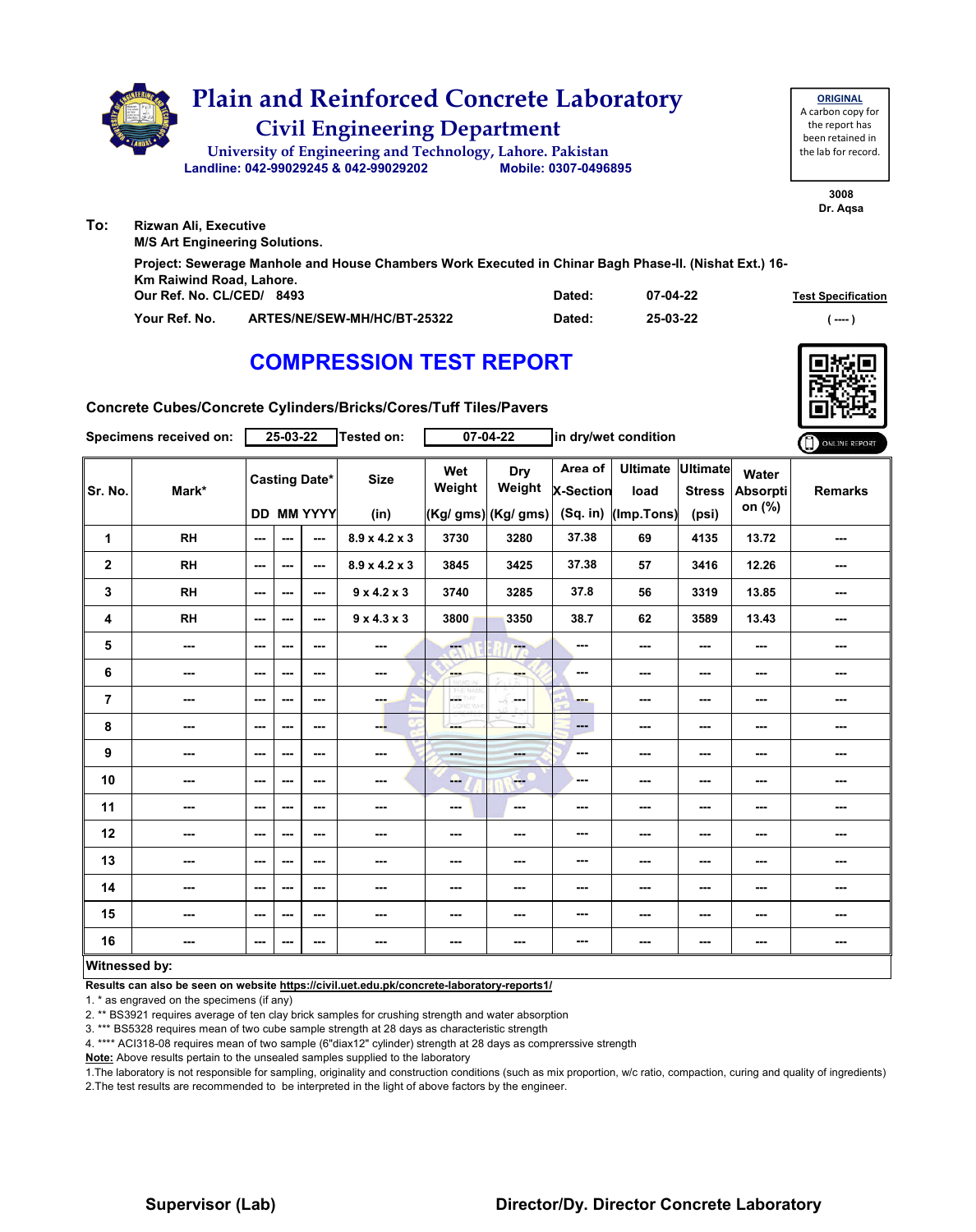

|                                                                                                         | Abdullah Mohammad Khadim                                            |                                  |        |          |                           |  |  |  |  |  |  |
|---------------------------------------------------------------------------------------------------------|---------------------------------------------------------------------|----------------------------------|--------|----------|---------------------------|--|--|--|--|--|--|
|                                                                                                         | Resident Engineer-PAFDA, DAR International Engineering Consulatncy. |                                  |        |          |                           |  |  |  |  |  |  |
| Project: Punjab Agriculture Food and Drug Authority's Science Enclave, Lahore, Pakistan. (Manufacturer; |                                                                     |                                  |        |          |                           |  |  |  |  |  |  |
| <b>Smart Concrete).</b>                                                                                 |                                                                     |                                  |        |          |                           |  |  |  |  |  |  |
|                                                                                                         |                                                                     | Our Ref. No. CL/CED/ 8494-1 of 2 | Dated: | 07-04-22 | <b>Test Specification</b> |  |  |  |  |  |  |
|                                                                                                         | Your Ref. No.                                                       | DB-78-DAR-RE-ME-2022-06          | Dated: | 28-03-22 | (BS 6717)                 |  |  |  |  |  |  |

# **COMPRESSION TEST REPORT**



**3028**

**ORIGINAL**

**Concrete Cubes/Concrete Cylinders/Bricks/Cores/Tuff Tiles/Pavers**

| Specimens received on:  |                                                                | 29-03-22       |        |                      | Tested on:  | 06-04-22      |                      | in dry/wet condition        |                         |                                  |                          | ONLINE REPORT  |
|-------------------------|----------------------------------------------------------------|----------------|--------|----------------------|-------------|---------------|----------------------|-----------------------------|-------------------------|----------------------------------|--------------------------|----------------|
| Sr. No.                 | Mark*                                                          |                |        | <b>Casting Date*</b> | <b>Size</b> | Wet<br>Weight | Dry<br>Weight        | Area of<br><b>X-Section</b> | <b>Ultimate</b><br>load | <b>Ultimate</b><br><b>Stress</b> | Water<br><b>Absorpti</b> | <b>Remarks</b> |
|                         |                                                                |                |        | <b>DD MM YYYY</b>    | (in)        |               | $(Kg/gms)$ (Kg/ gms) | $(Sq.$ in)                  | (Imp.Tons)              | (psi)                            | on $(\%)$                |                |
| $\mathbf{1}$            | Rectangular, Grey,<br><b>50mm</b>                              | $\overline{a}$ |        | ---                  | 7.9x3.9x2.0 | ---           | 2235                 | 30.81                       | 67                      | 4871                             | ---                      | ---            |
| $\overline{\mathbf{2}}$ | Rectangular, Grey,<br>50mm                                     | ---            | ---    | ---                  | 7.9x3.9x2.0 | ---           | 2215                 | 30.81                       | 104                     | 7561                             | ---                      | ---            |
| 3                       | Rectangular, Grey,<br>50mm                                     | $\overline{a}$ | ---    | ---                  | 7.9x3.9x2.0 | ---           | 2395                 | 30.81                       | 94                      | 6834                             | ---                      | ---            |
| 4                       | Rectangular, Grey,<br><b>50mm</b>                              | $\frac{1}{2}$  | ---    | ---                  | 7.9x3.9x2.0 | ---           | 2330                 | 30.81                       | 71                      | 5162                             | ---                      | ---            |
| 5                       | Rectangular, Grey,<br><b>50mm</b>                              | $\frac{1}{2}$  |        | ---                  | 7.9x3.9x2.0 | ---           | 2260                 | 30.81                       | 55                      | 3999                             | ---                      | ---            |
| 6                       | Rectangular, Grey,<br><b>50mm</b>                              | ---            | ---    | ---                  | 7.9x3.9x2.0 | ---           | 2505                 | 30.81                       | 108                     | 7852                             | ---                      |                |
| $\overline{7}$          | Rectangular, Grey,<br><b>50mm</b>                              | $\overline{a}$ | ---    | ---                  | 7.9x3.9x2.0 | posts.        | 2260                 | 30.81                       | 49                      | 3562                             | ---                      | ---            |
| 8                       | Rectangular, Grey,<br><b>50mm</b>                              | $\overline{a}$ | ---    | ---                  | 7.9x3.9x2.0 |               | 2340                 | 30.81                       | 65                      | 4726                             | ---                      | ---            |
| 9                       | Rectangular, Grey,<br><b>50mm</b>                              | $\overline{a}$ | $-$ -- | ---                  | 7.9x3.9x2.0 | mana.         | 2220                 | 30.81                       | 83                      | 6034                             | ---                      | ---            |
| 10                      | Rectangular, Grey,<br>50 <sub>mm</sub>                         | $\overline{a}$ | ---    | ---                  | 7.9x3.9x2.0 | ---           | 2180                 | 30.81                       | 63                      | 4580                             | ---                      | ---            |
| 11                      | Rectangular, Red,<br><b>50mm</b>                               | $\overline{a}$ | ---    | ---                  | 7.9x3.9x2.0 | ---           | 2310                 | 30.81                       | 71                      | 5162                             | ---                      |                |
| 12                      | Rectangular, Red,<br><b>50mm</b>                               | $\overline{a}$ |        | ---                  | 7.9x3.9x2.0 | ---           | 2375                 | 30.81                       | 75                      | 5453                             | ---                      | ---            |
| 13                      | Rectangular, Red,<br><b>50mm</b>                               | $\overline{a}$ |        | ---                  | 7.9x3.9x2.0 | ---           | 2400                 | 30.81                       | 116                     | 8434                             | ---                      | ---            |
| 14                      | Rectangular, Red,<br><b>50mm</b>                               | ---            | ---    | ---                  | 7.9x3.9x2.0 | ---           | 2255                 | 30.81                       | 59                      | 4290                             | ---                      | ---            |
| 15                      | Rectangular, Red,<br><b>50mm</b>                               | ---            |        | ---                  | 7.9x3.9x2.0 | ---           | 2410                 | 30.81                       | 110                     | 7997                             | ---                      |                |
| 16                      | Rectangular, Red,<br>50mm                                      | ---            |        | ---                  | 7.9x3.9x2.0 | $\sim$ $\sim$ | 2200                 | 30.81                       | 65                      | 4726                             | $\sim$                   | ---            |
|                         | Witnessed by: Mr. Umair, M.E, Unibuild, CNIC # 35302-3789579-5 |                |        |                      |             |               |                      |                             |                         |                                  |                          |                |

**Results can also be seen on website https://civil.uet.edu.pk/concrete-laboratory-reports1/**

1. \* as engraved on the specimens (if any)

2. \*\* BS3921 requires average of ten clay brick samples for crushing strength and water absorption

3. \*\*\* BS5328 requires mean of two cube sample strength at 28 days as characteristic strength

4. \*\*\*\* ACI318-08 requires mean of two sample (6"diax12" cylinder) strength at 28 days as comprerssive strength

**Note:** Above results pertain to the unsealed samples supplied to the laboratory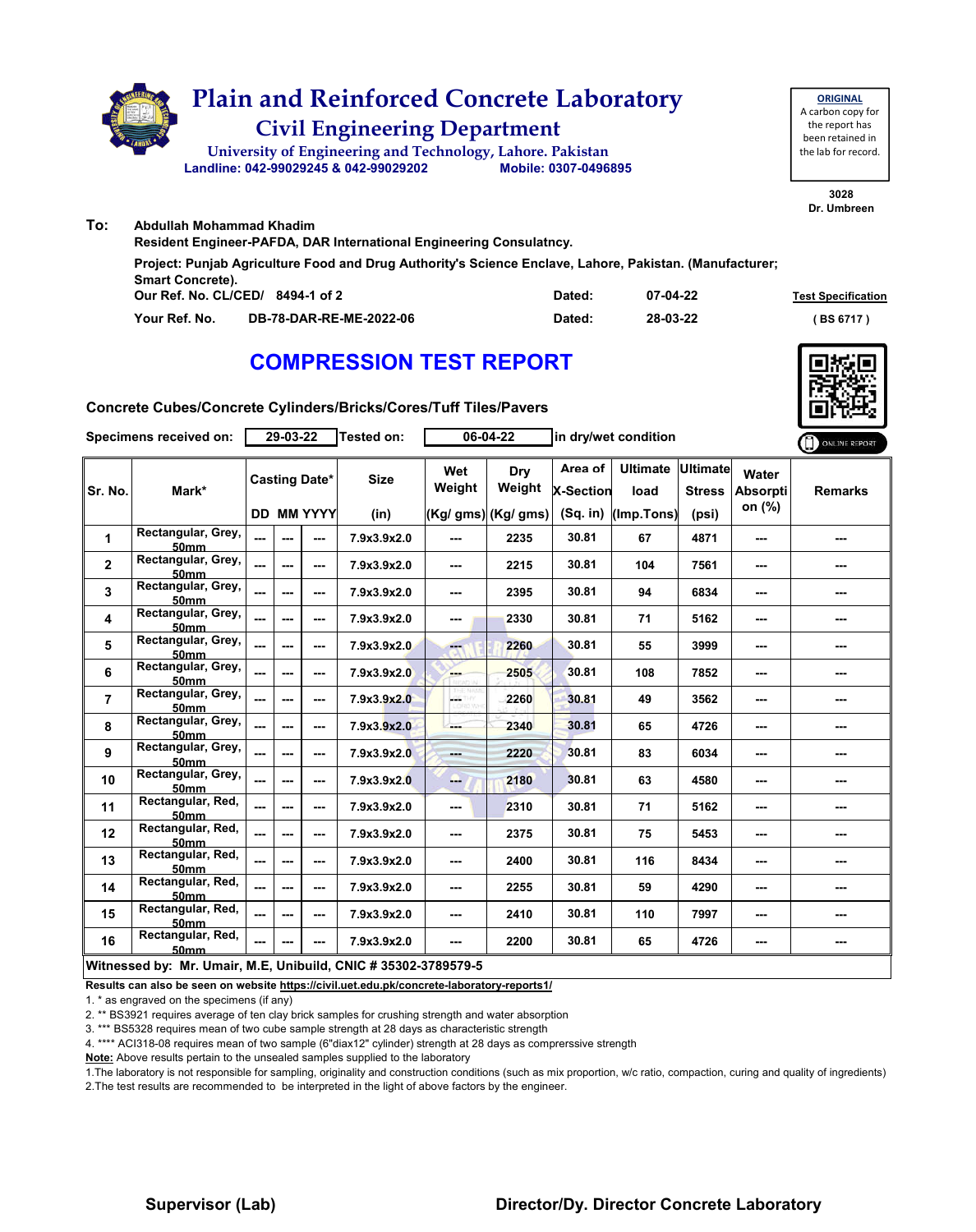

| Resident Engineer-PAFDA, DAR International Engineering Consulatncy.<br>Project: Punjab Agriculture Food and Drug Authority's Science Enclave, Lahore, Pakistan. (Manufacturer;<br><b>Smart Concrete).</b><br>Our Ref. No. CL/CED/ 8494-2 of 2<br>07-04-22<br>Dated:<br>DB-78-DAR-RE-ME-2022-06<br>28-03-22<br>Your Ref. No.<br>Dated: | Abdullah Mohammad Khadim |  |  |                           |  |  |  |  |  |  |  |
|---------------------------------------------------------------------------------------------------------------------------------------------------------------------------------------------------------------------------------------------------------------------------------------------------------------------------------------|--------------------------|--|--|---------------------------|--|--|--|--|--|--|--|
|                                                                                                                                                                                                                                                                                                                                       |                          |  |  |                           |  |  |  |  |  |  |  |
|                                                                                                                                                                                                                                                                                                                                       |                          |  |  |                           |  |  |  |  |  |  |  |
|                                                                                                                                                                                                                                                                                                                                       |                          |  |  |                           |  |  |  |  |  |  |  |
|                                                                                                                                                                                                                                                                                                                                       |                          |  |  | <b>Test Specification</b> |  |  |  |  |  |  |  |
|                                                                                                                                                                                                                                                                                                                                       |                          |  |  | (BS 6717)                 |  |  |  |  |  |  |  |

# **COMPRESSION TEST REPORT**



**3028**

**ORIGINAL**

**Concrete Cubes/Concrete Cylinders/Bricks/Cores/Tuff Tiles/Pavers**

| Specimens received on: |                                                                | 29-03-22       |     |                      | Tested on:  | 06-04-22                 |                      | in dry/wet condition        |                         |                                  | ONLINE REPORT                      |                |
|------------------------|----------------------------------------------------------------|----------------|-----|----------------------|-------------|--------------------------|----------------------|-----------------------------|-------------------------|----------------------------------|------------------------------------|----------------|
| Sr. No.                | Mark*                                                          |                |     | <b>Casting Date*</b> | <b>Size</b> | Wet<br>Weight            | <b>Dry</b><br>Weight | Area of<br><b>X-Section</b> | <b>Ultimate</b><br>load | <b>Ultimate</b><br><b>Stress</b> | Water<br><b>Absorpti</b><br>on (%) | <b>Remarks</b> |
|                        |                                                                |                |     | <b>DD MM YYYY</b>    | (in)        |                          | $(Kg/gms)$ (Kg/ gms) | (Sq. in)                    | (Imp.Tons)              | (psi)                            |                                    |                |
| 1                      | Rectangular, Grey,<br>80mm                                     | ---            | --- | ---                  | 7.9x3.9x3.1 | ---                      | 3795                 | 30.81                       | 90                      | 6543                             | ---                                | 7721           |
| $\mathbf{2}$           | Rectangular, Grey,<br><b>80mm</b>                              | $\overline{a}$ | --- | ---                  | 7.9x3.9x3.1 | ---                      | 3835                 | 30.81                       | 94                      | 6834                             | ---                                | 8064           |
| 3                      | Rectangular, Grey,<br>80mm                                     | ---            | --- | ---                  | 7.9x3.9x3.1 | ---                      | 3740                 | 30.81                       | 65                      | 4726                             | ---                                | 5577           |
| 4                      | Rectangular, Grey,<br>80mm                                     | $\overline{a}$ | --- | ---                  | 7.9x3.9x3.1 | ---                      | 3600                 | 30.81                       | 55                      | 3999                             | ---                                | 4719           |
| 5                      | Rectangular, Grey,<br>80mm                                     | $\overline{a}$ | --- | ---                  | 7.9x3.9x3.1 | ---                      | 3680                 | 30.81                       | 69                      | 5017                             | ---                                | 5920           |
| 6                      | Rectangular, Grey,<br><b>80mm</b>                              |                | --- | ---                  | 7.9x3.9x3.1 | ---                      | 3840                 | 30.81                       | 83                      | 6034                             | ---                                | 7120           |
| $\overline{7}$         | Rectangular, Grey,<br><b>50mm</b>                              | ---            | --- | ---                  | 7.9x3.9x3.1 | L.                       | 3420                 | 30.81                       | 37                      | 2690                             | ---                                | 3174           |
| 8                      | Rectangular, Grey,<br>80mm                                     | ---            | --- | ---                  | 7.9x3.9x3.1 |                          | 4015                 | 30.81                       | 81                      | 5889                             | ---                                | 6949           |
| 9                      | Rectangular, Red,<br>80mm                                      | ---            | --- | ---                  | 7.9x3.9x3.1 | ---                      | 3720                 | 30.81                       | 81                      | 5889                             | ---                                | 6949           |
| 10                     | Rectangular, Red,<br>80mm                                      | $\sim$         | --- | ---                  | 7.9x3.9x3.1 | ---                      | 3670                 | 30.81                       | 57                      | 4144                             | ---                                | 4890           |
| 11                     | Rectangular, Red,<br>80mm                                      | ---            | --- | ---                  | 7.9x3.9x3.1 | ---                      | 3600                 | 30.81                       | 57                      | 4144                             | ---                                | 4890           |
| 12                     | Rectangular, Red,<br><b>80mm</b>                               | ---            | --- | ---                  | 7.9x3.9x3.1 | ---                      | 3680                 | 30.81                       | 69                      | 5017                             | ---                                | 5920           |
| 13                     | Rectangular, Red,<br>80mm                                      | ---            | --- | ---                  | 7.9x3.9x3.1 | ---                      | 3815                 | 30.81                       | 73                      | 5307                             | ---                                | 6262           |
| 14                     | Rectangular, Red,<br>80mm                                      | ---            | --- | ---                  | 7.9x3.9x3.1 | ---                      | 3870                 | 30.81                       | 90                      | 6543                             | ---                                | 7721           |
| 15                     | Rectangular, Red,<br>80mm                                      | ---            | --- | ---                  | 7.9x3.9x3.1 | ---                      | 4070                 | 30.81                       | 92                      | 6689                             | ---                                | 7893           |
| 16                     | Rectangular, Red,<br>80mm                                      | $\overline{a}$ | --- | ---                  | 7.9x3.9x3.1 | $\overline{\phantom{a}}$ | 3850                 | 30.81                       | 73                      | 5307                             | ---                                | 6262           |
|                        | Witnessed by: Mr. Umair, M.E, Unibuild, CNIC # 35302-3789579-5 |                |     |                      |             |                          |                      |                             |                         |                                  |                                    |                |

**Results can also be seen on website https://civil.uet.edu.pk/concrete-laboratory-reports1/**

1. \* as engraved on the specimens (if any)

2. \*\* BS3921 requires average of ten clay brick samples for crushing strength and water absorption

3. \*\*\* BS5328 requires mean of two cube sample strength at 28 days as characteristic strength

4. \*\*\*\* ACI318-08 requires mean of two sample (6"diax12" cylinder) strength at 28 days as comprerssive strength

**Note:** Above results pertain to the unsealed samples supplied to the laboratory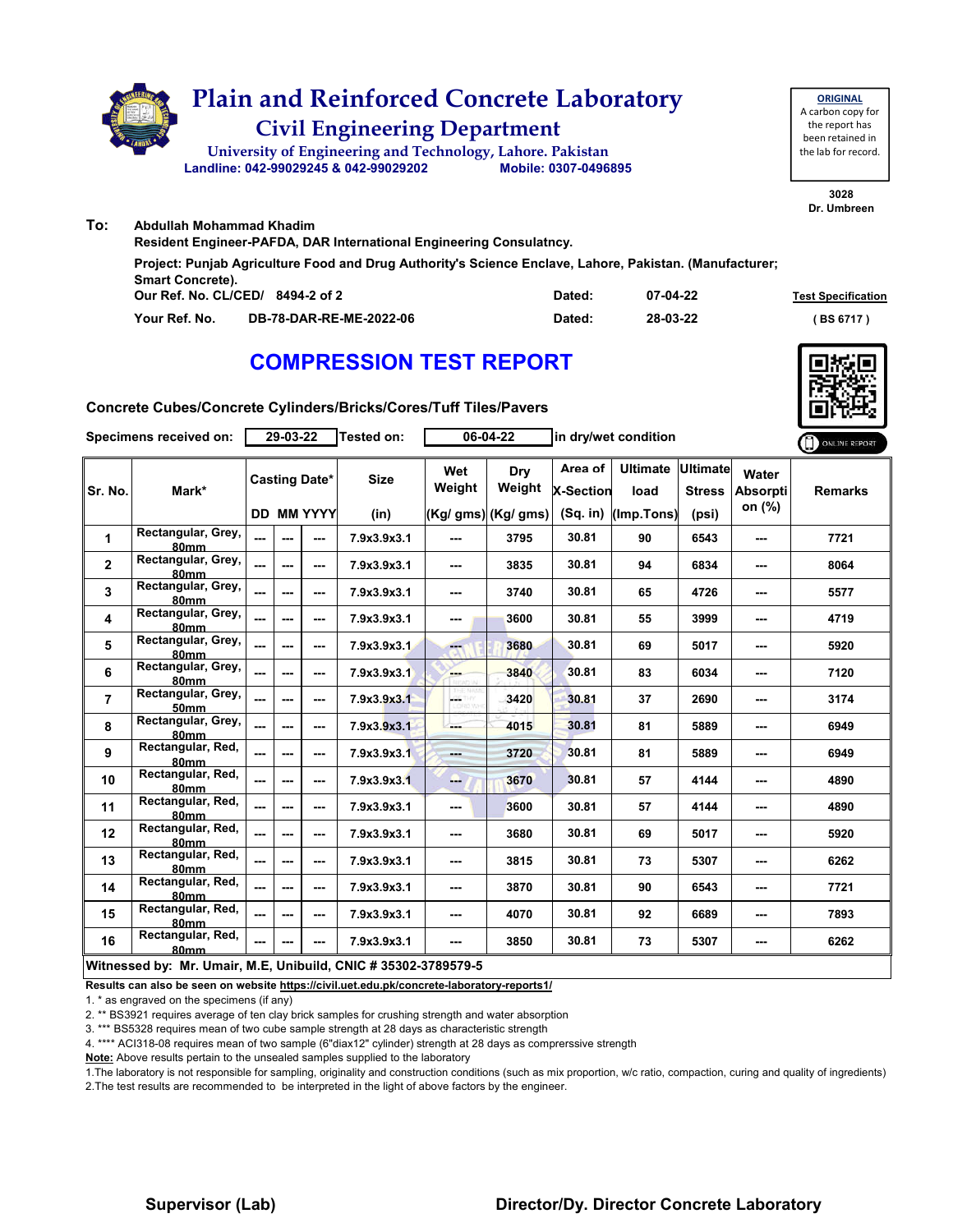

**ORIGINAL** A carbon copy for the report has been retained in the lab for record.

> **3068 Engr. Ubaid**

**To: (Engr. Khalid Qadeer Mian), Chief Executive M/s Eastern Construction Co. Model Town Extension, Lahore.**

**Project: Construction of 60 CUM/HR Capicity WWTP for Fauji Fresh n Freeze Limited Project at Sahiwal.**

| Our Ref. No. CL/CED/ 8495 |                                 | Dated: | 07-04-22 | <b>Test Specification</b> |
|---------------------------|---------------------------------|--------|----------|---------------------------|
| Your Ref. No.             | <b>ECC/UET/FFFL-SWL/2022/58</b> | Dated: | 04-04-22 | <b>ASTM C39)</b>          |

### **COMPRESSION TEST REPORT**



**Concrete Cubes/Concrete Cylinders/Bricks/Cores/Tuff Tiles/Pavers**

|                | Specimens received on:                   |         | 04-04-22 |                      | Tested on:  |                          | $07 - 04 - 22$      |                             | in dry/wet condition    |                                  |                                    | ONLINE REPORT       |
|----------------|------------------------------------------|---------|----------|----------------------|-------------|--------------------------|---------------------|-----------------------------|-------------------------|----------------------------------|------------------------------------|---------------------|
| Sr. No.        | Mark*                                    |         |          | <b>Casting Date*</b> | <b>Size</b> | Wet<br>Weight            | Dry<br>Weight       | Area of<br><b>X-Section</b> | <b>Ultimate</b><br>load | <b>Ultimate</b><br><b>Stress</b> | Water<br><b>Absorpti</b><br>on (%) | <b>Remarks</b>      |
|                |                                          |         |          | <b>DD MM YYYY</b>    | (in)        |                          | (Kg/ gms) (Kg/ gms) | (Sq. in)                    | (Imp.Tons)              | (psi)                            |                                    |                     |
| 1              | Beams & Walls of<br><b>Aeration Tank</b> | 6       | 3        | 2022                 | 6Diax12     | $\overline{\phantom{a}}$ | 13.2                | 28.28                       | 89                      | 7050                             | $\overline{\phantom{a}}$           | <b>Non Engraved</b> |
| $\mathbf{2}$   | Beams & Walls of<br><b>Aeration Tank</b> | 6       | 3        | 2022                 | 6Diax12     | $\sim$ $\sim$            | 13.4                | 28.28                       | 72                      | 5703                             | $- - -$                            | <b>Non Engraved</b> |
| 3              | Beams & Walls of<br><b>Aeration Tank</b> | 6       | 3        | 2022                 | 6Diax12     | $- - -$                  | 13.6                | 28.28                       | 76                      | 6020                             | $\sim$ $\sim$                      | <b>Non Engraved</b> |
| 4              | ---                                      | $- - -$ | ---      | $- - -$              | ---         | ---                      | ---                 | ---                         | ---                     | ---                              | ---                                | ---                 |
| 5              | ---                                      | $--$    | ---      | ---                  | ---         | ---                      | ---                 | ---                         | ---                     | ---                              | ---                                | ---                 |
| 6              | ---                                      | ---     | ---      | $--$                 | ---         | <b>SHOP</b>              | ---                 | ---                         | ---                     | $\overline{\phantom{a}}$         | ---                                | ---                 |
| $\overline{7}$ |                                          | ---     | ---      | ---                  | ---         | $\frac{1}{2}$            | <b>Service</b>      | ---                         | ---                     | $\sim$                           | ---                                | ---                 |
| 8              | ---                                      | ---     | $--$     | ---                  | ---         | ---                      | ---                 | ---                         | $--$                    | $\overline{\phantom{a}}$         | ---                                | ---                 |
| 9              | ---                                      | ---     | ---      | ---                  |             | <b>Basic</b>             | <b>STORY</b>        | ---                         | ---                     | ---                              | ---                                | ---                 |
| 10             | ---                                      | $--$    | ---      | ---                  | ---         | --                       | $\qquad \qquad -$   | ---                         | ---                     | ---                              | ---                                | ---                 |
| 11             | ---                                      | ---     | ---      | ---                  | ---         | ---                      | ---                 | ---                         | ---                     | ---                              | ---                                |                     |
| 12             | ---                                      | ---     | ---      | ---                  | ---         | ---                      | ---                 | ---                         | ---                     | ---                              | ---                                | ---                 |
| 13             | ---                                      | ---     | ---      | ---                  | ---         | ---                      | ---                 | ---                         | ---                     | ---                              | ---                                | ---                 |
| 14             | ---                                      | ---     | ---      | ---                  | ---         | ---                      | ---                 | ---                         | ---                     | ---                              | ---                                |                     |
| 15             | ---                                      | ---     | ---      | ---                  | ---         | ---                      | ---                 | ---                         | ---                     | ---                              | ---                                | ---                 |
| 16             | ---                                      | ---     | ---      | ---                  | ---         | ---                      | ---                 | ---                         | ---                     | ---                              | ---                                | ---                 |
| Witnessed by:  |                                          |         |          |                      |             |                          |                     |                             |                         |                                  |                                    |                     |

**Results can also be seen on website https://civil.uet.edu.pk/concrete-laboratory-reports1/**

1. \* as engraved on the specimens (if any)

2. \*\* BS3921 requires average of ten clay brick samples for crushing strength and water absorption

3. \*\*\* BS5328 requires mean of two cube sample strength at 28 days as characteristic strength

4. \*\*\*\* ACI318-08 requires mean of two sample (6"diax12" cylinder) strength at 28 days as comprerssive strength

**Note:** Above results pertain to the unsealed samples supplied to the laboratory